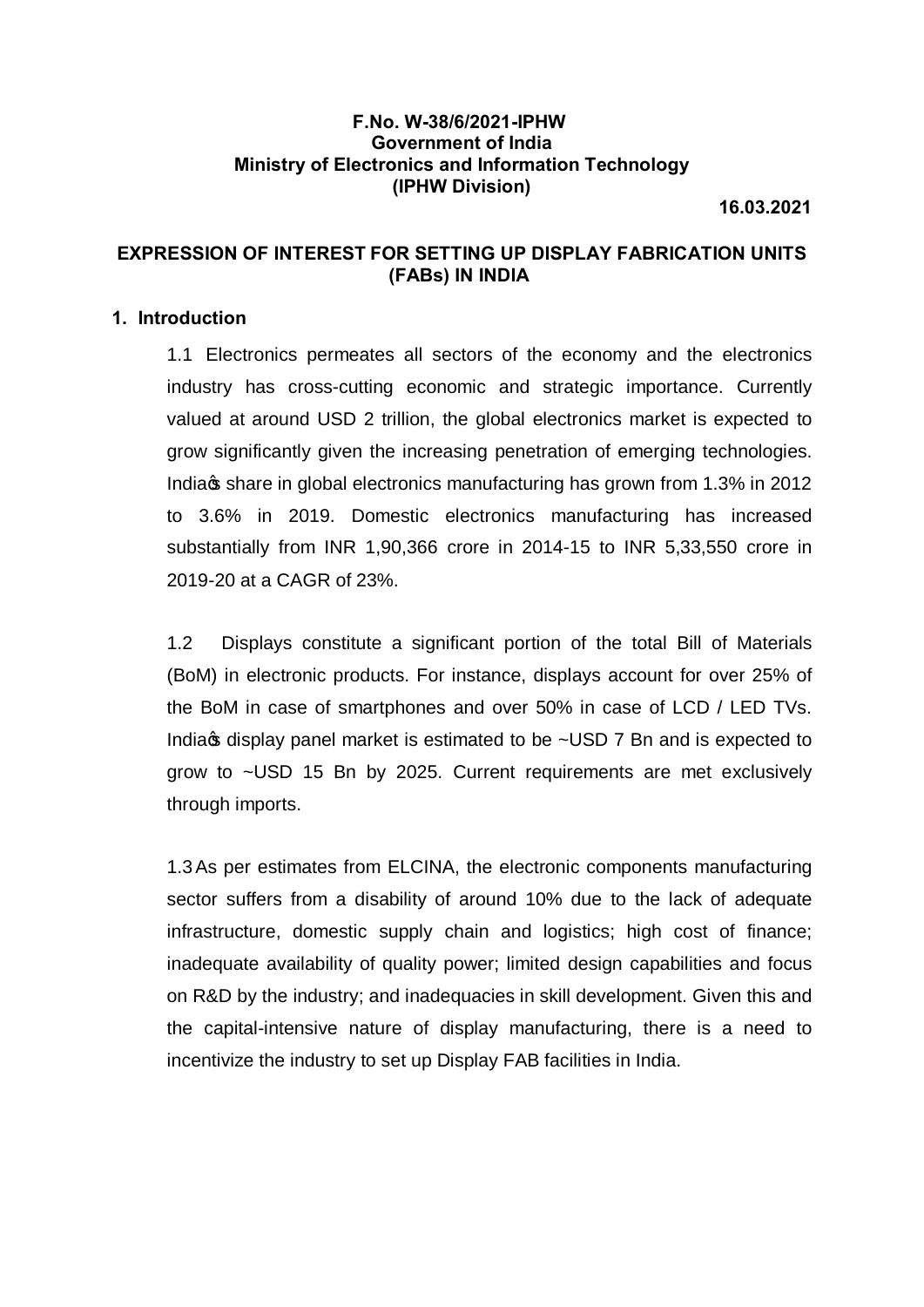1.4 Accordingly, the notice inviting Expression of Interest (EoI) is issued for setting up LCD / OLED / AMOLED / QLED based Display Fabrication Units (FABs) in India.

# **2. Notice Inviting Expression of Interest (EoI)**

2.1 The Ministry of Electronics and Information Technology (MeitY) invites Expression of Interest (EoI) from companies / consortia desirous of setting up LCD / OLED / AMOLED / QLED based Display Fabrication Units (FABs) in India.

2.2 The information received in response of this EoI may be utilized to formulate a Scheme for setting up Display Fabrication Units (FABs) in India.

2.3 The Expression of Interest (EoI) is to be submitted within stipulated timeline at the following address:

# **Shri Saurabh Gaur**

Joint Secretary Ministry of Electronics and Information Technology (MeitY) Room No. 4016, Electronics Niketan 6, CGO Complex, Lodi Road, New Delhi – 110003 Tel: +91-11-24301210; +91-11-24363071 Email: *fab.eoi-dit@meity.gov.in*

2.4 Submission of a proposal in response to this notice inviting EoI shall be deemed to have been done after careful study and examination of this document with full understanding of its terms, conditions, and implications.

|                  | S. No. Information                            | <b>Details</b>                       |
|------------------|-----------------------------------------------|--------------------------------------|
|                  | Eol No. and Date                              | W-38/6/2021-IPHW<br>Dated 16.03.2021 |
| $\overline{2}$ . | Last date for submission of Eol  <br>proposal | 30.04.2021                           |

2.5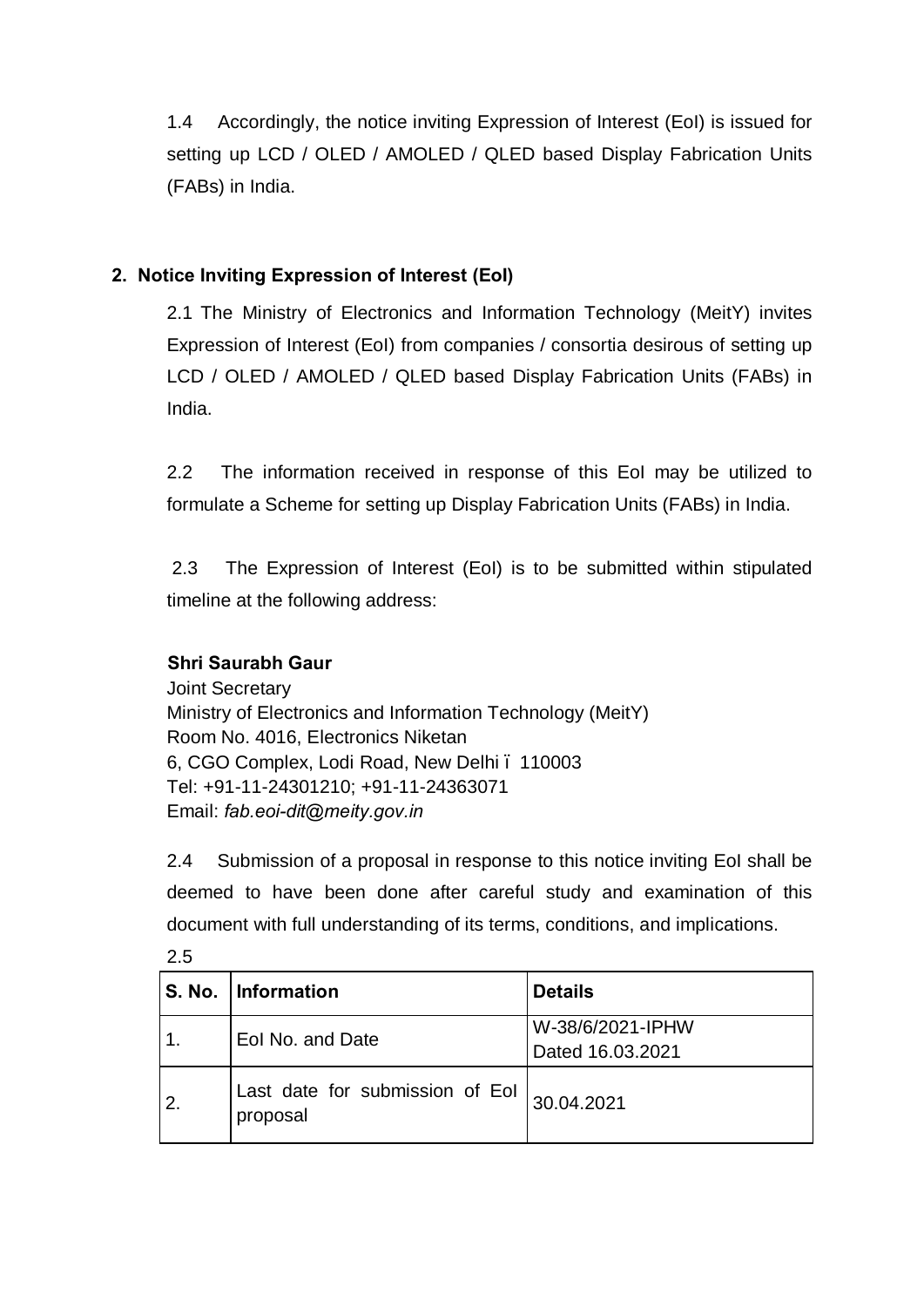## 3. **Eligibility Criteria**

Companies / Consortium /Joint Ventures meeting following eligibility criteria are eligible to submit the response to this EoI:

|                                  | <b>Eligibility Criteria</b>                                                                                                                                                                                                                   |  |
|----------------------------------|-----------------------------------------------------------------------------------------------------------------------------------------------------------------------------------------------------------------------------------------------|--|
| <b>Technology</b>                | An applicant must possess relevant IP and technology for<br>setting up and operating a Display FAB. In case of a<br>consortium / joint venture, this criterion may be satisfied by<br>one or more partner companies.<br><b>OR</b>             |  |
|                                  | An applicant must have entered / show an intent to enter<br>into ToT / purchase agreement(s) with an entity(ies) which<br>possesses relevant IP and technology for setting up and<br>operating a Display FAB.                                 |  |
| <b>Operational</b><br>Experience | An applicant should have at least five (5) years of<br>experience in running a commercial Display FAB facility. In<br>case of a consortium / joint venture, this criterion may be<br>satisfied by one or more partner companies.<br><b>OR</b> |  |
|                                  | An applicant must have entered / show an intent to enter<br>into ToT / purchase agreement(s) with an entity(ies) which<br>has five (5) years or more experience in running a<br>commercial Display FAB.                                       |  |

**4. Submission of Expression of Interest proposal:** The EoI proposal may be submitted in the form of a *Preliminary Project Report (PPR)* detailing out the following:

4.1 Proposed Location(s)

4.2 Land, Water and Power requirement

4.3 **Technology Specifications** including proposed process technology(ies) like LCD / OLED / AMOLED / QLED, Generation of the proposed Display FAB.

4.4**Operational Details** including proposed Panel manufacturing capacity/month, ramp-up timeline, and management structure.

4.5 **Financial Details** including proposed investment, sources of funding and ownership structure; projected P&L Statement, and key financial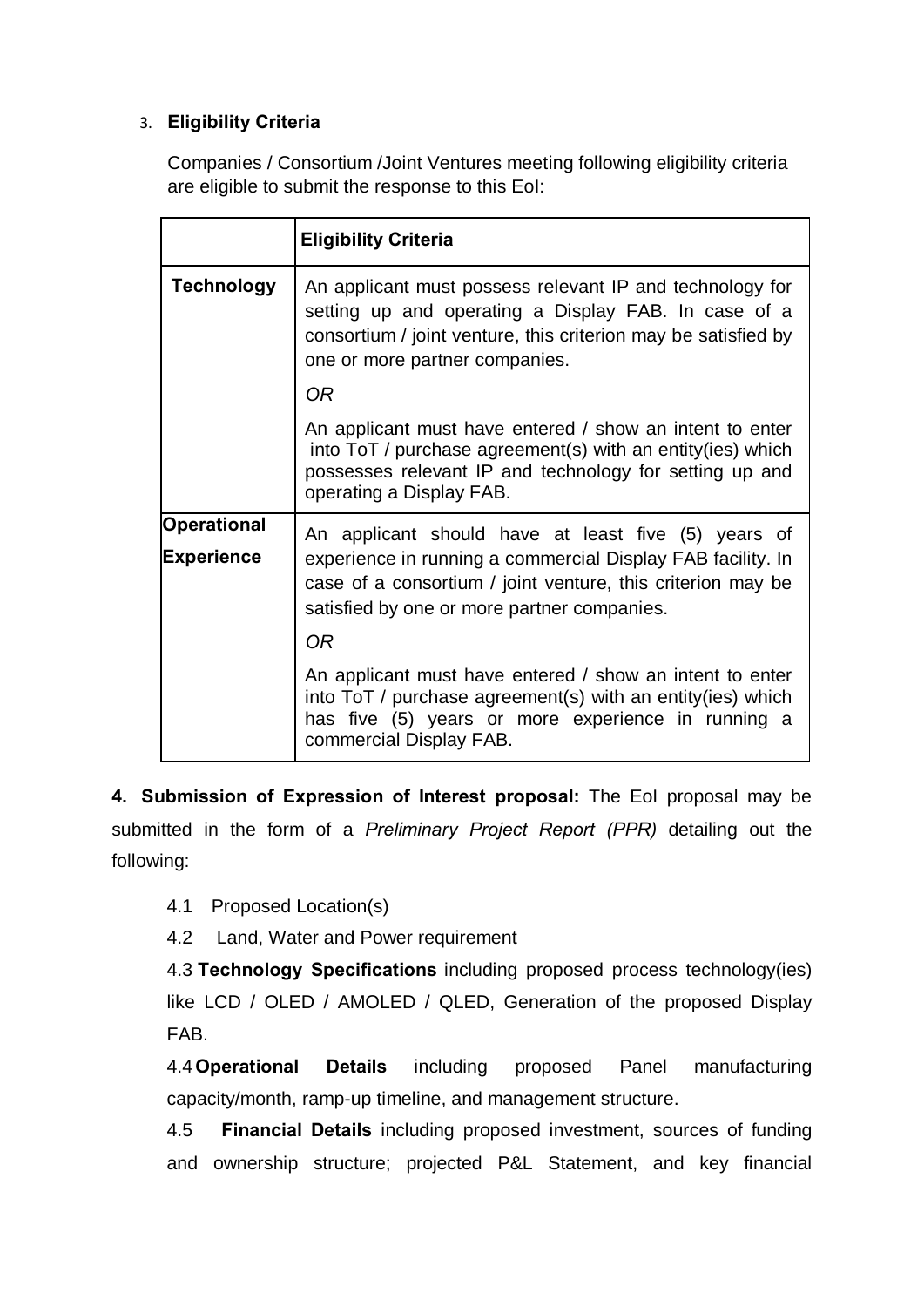indicators (IRR, ROI, ROCE, EBIDTA and NPV with and without expected government support).

4.6 **Support desired from the Government of India**, including Grant-in-Aid (GIA), Viability Gap Funding (VGF) in the form of Equity and / or Long-Term Interest Free Loan (LIFL), tax incentives, infrastructure support, requirement of regulatory waivers etc.

4.7 **Support desired from State Government** in terms of capital subsidy support, extent, value, and nature of land; availability and cost of provisioning water; and power tariff.

4.8 **Human Resources:** Requirement of trained manpower and feasibility / potential modalities / support for development of talent leveraging Indian Universities.

4.9 **Capital Goods**: Requirement of New / Refurbished Capital Goods (Plant, Machinery, Utilities, etc.)

4.10 **Raw Material:** Details regarding sourcing of Raw Materials with a road map for developing the raw material manufacturing ecosystem in India.

4.11 **R&D Support:** Desired support for R&D and proposed mechanisms; Possible Indian R&D Counterpart or prospective agencies / organizations for research (if any).

4.12 **Market Feasibility**: Availability of market for Display FAB output, proposal for keeping the display fab loaded to work at optimum capacity to serve the market.

## **5. EoI Proposal Preparation Costs and Related Issues**

5.1 The applicant is responsible for all costs incurred in connection with participation in this process, including, but not limited to, costs incurred in preparation of proposal, participation in meetings / discussions. MeitY in no case will be responsible or liable for these costs, regardless of the conduct or outcome of the EoI process.

5.2 This EoI does not commit MeitY to award a contract or to engage in negotiations or further discussions. Further, no reimbursable cost may be incurred in anticipation of award or for preparing this EoI.